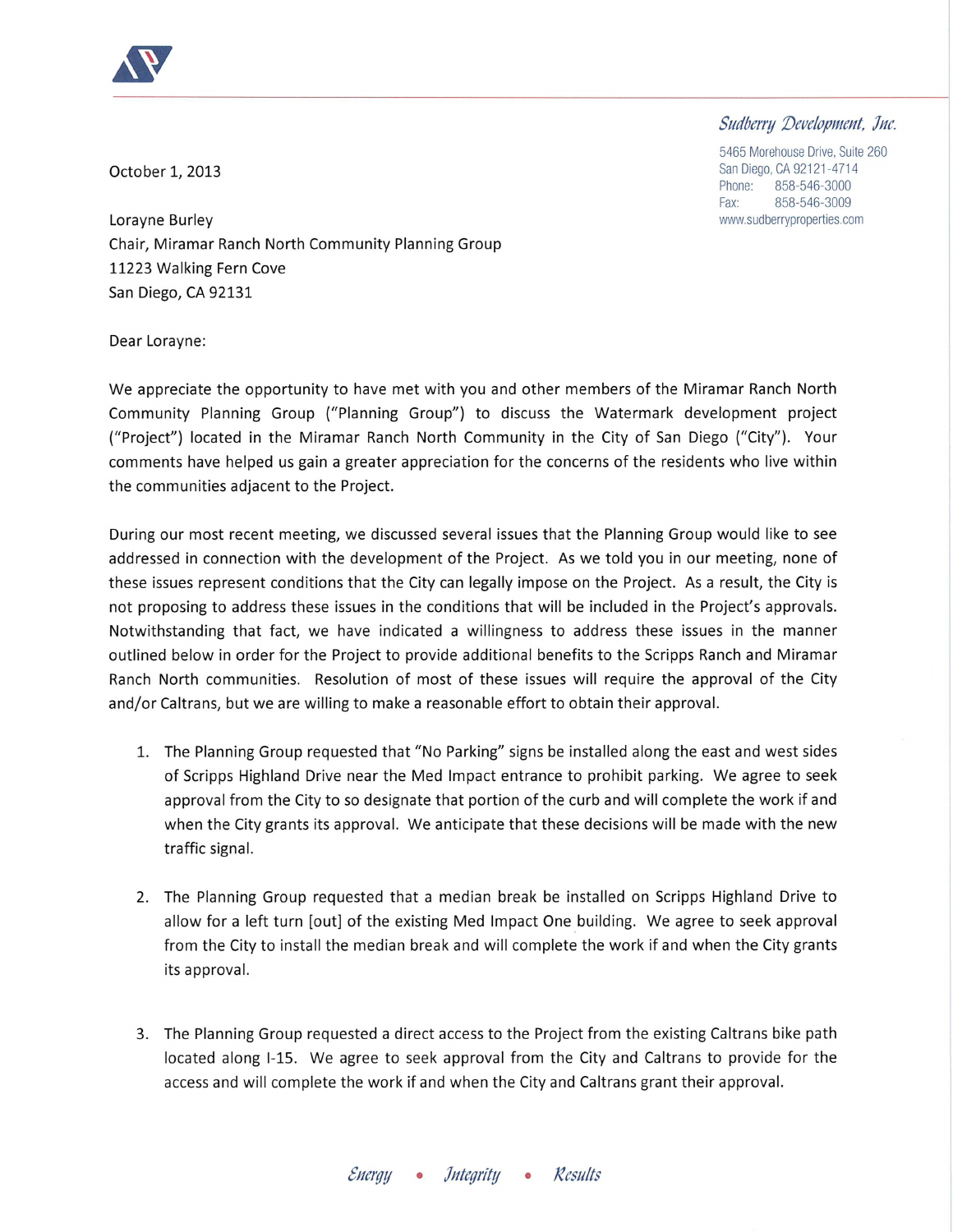- 4. The Planning Group requested that the southbound left turn pocket on Scripps Poway Parkway turning onto Scripps Highland Drive be lengthened 150 to 200 feet. We agree to seek approval from the City for the lengthening and will complete the work if and when the City grants its approval.
- 5. The Planning Group requested that the Project provide traffic calming measures to the homes at the top of the hill (\$20,000 in funding for traffic calming measures on Scripps Highland Drive or other locations deemed appropriate by the City of San Diego and the Planning Group). The Planning Group requested work on traffic calming to limit speed on Scripps Highland Drive and up to Trail Crest Drive.
- 6. The Planning Group requested, at the northbound ramps/bike crossing intersection, the addition of pedestrian generated red flashing lights and "No Turn on Red." We agree to seek approval from the City and Caltrans to provide for the lights and will complete the work if and when the City and Caltrans grant their approval.
- 7. The Planning Group requested paint in driving lanes with flow designation (straight arrow, turn arrow, etc.). We agree to seek approval from the City to paint the driving lanes and will complete the work if and when the City grants its approval.
- 8. The Planning Group requested the northbound I-15 ramps and southbound ramps intersection lights synchronize with the intersection lights of the project development. We agree to seek approval from the City and Caltrans to synchronize the intersection lights with the project development and will complete the work if and when the City and Caltrans grant their approval.
- 9. The Planning Group requested changing the left merge arrows on the Scripps Highland Roadway to a right turn lane on Scripps Highland Drive. This requires City approval - currently there is a conflict that needs to be corrected. We agree to seek approval from the City to so change the arrows and turn lanes if and when the City grants its approval.